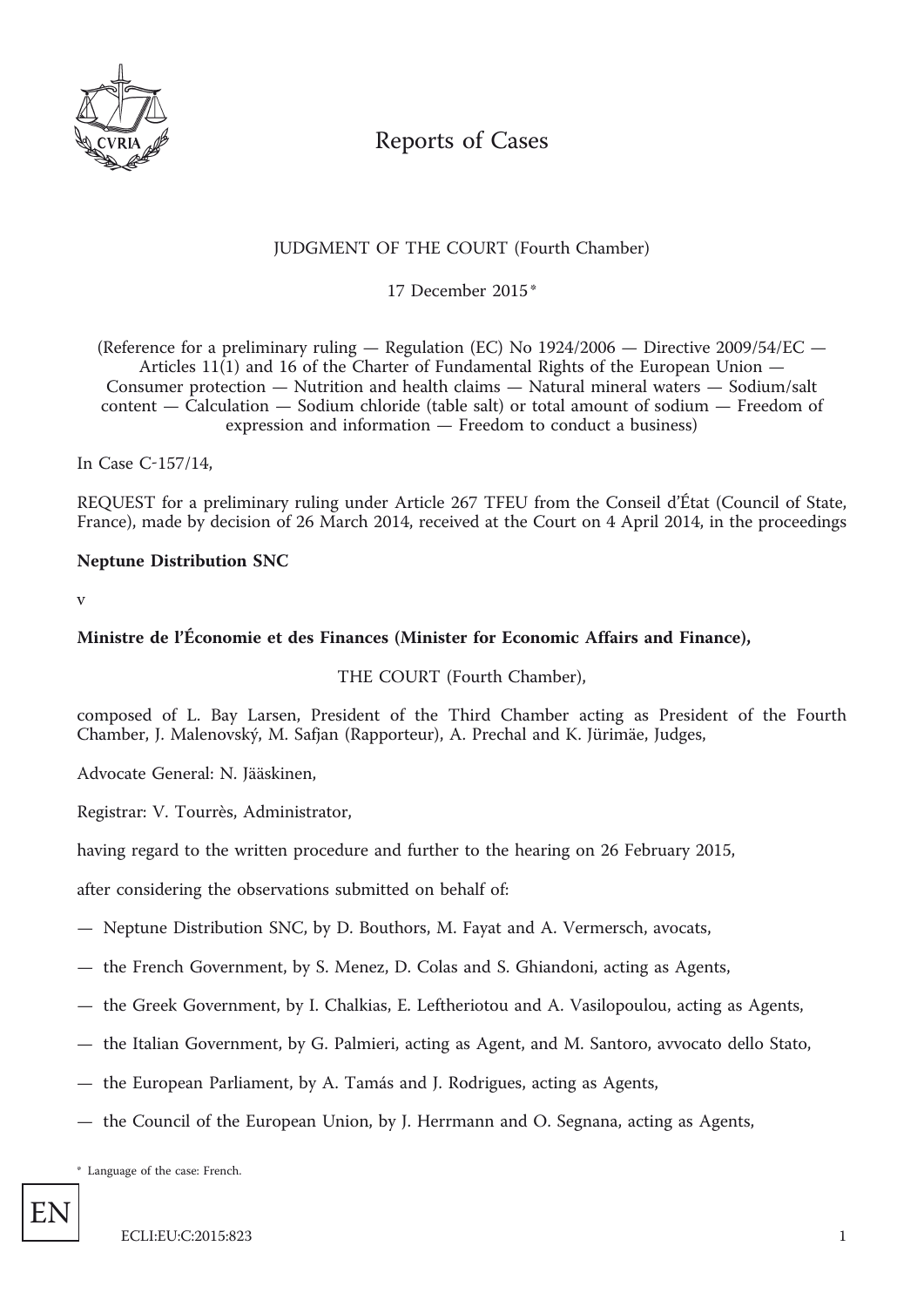— the European Commission, by K. Herbout-Borczak and S. Grünheid, acting as Agents,

after hearing the Opinion of the Advocate General at the sitting on 9 July 2015,

gives the following

#### **Judgment**

- <sup>1</sup> This request for a preliminary ruling concerns, first, the interpretation of the annex to Regulation (EC) No 1924/2006 of the European Parliament and of the Council of 20 December 2006 on nutrition and health claims made on foods (OJ 2006 L 404, p. 9, and corrigendum OJ 2007 L 12, p. 3), as amended by Regulation (EC) No 107/2008 of the European Parliament and of the Council of 15 January 2008 (OJ 2008 L 39, p. 8) ('Regulation No 1924/2006') and, second, the validity of Article 2(1) of Directive 2000/13/EC of the European Parliament and of the Council of 20 March 2000 on the approximation of the laws of the Member States relating to the labelling, presentation and advertising of foodstuffs (OJ 2000 L 109, p. 29), Article 9(1) and (2) of Directive 2009/54/EC of the European Parliament and of the Council of 18 June 2009 on the exploitation and marketing of natural mineral waters (OJ 2009 L 164, p. 45), and Annex III thereto, read in the light of the annex to Regulation No 1924/2006.
- <sup>2</sup> The request has been made in proceedings between Neptune Distribution SNC ('Neptune Distribution') and the Minister for Economic Affairs and Finance concerning the legality of the implementing decision of 5 February 2009 taken by the Head of the Departmental Unit for Allier of the Regional Directorate for Competition, Consumption and Suppression of Fraud for the Auvergne, and the decision of the Minister for the Economy, Industry and Employment of 25 August 2009 rejecting the appeal through the appropriate channels brought by Neptune Distribution.

## **Legal context**

#### *The ECHR*

<sup>3</sup> Under the heading 'Freedom of expression', Article 10 of the European Convention for the Protection of Human Rights and Fundamental Freedoms, signed in Rome on 4 November 1950 ('the ECHR'), provides:

'1. Everyone has the right to freedom of expression. This right shall include freedom to hold opinions and to receive and impart information and ideas without interference by public authority and regardless of frontiers. …

2. The exercise of these freedoms, since it carries with it duties and responsibilities, may be subject to such formalities, conditions, restrictions or penalties as are prescribed by law and are necessary in a democratic society, for the protection of health …, for the protection of the … rights of others …'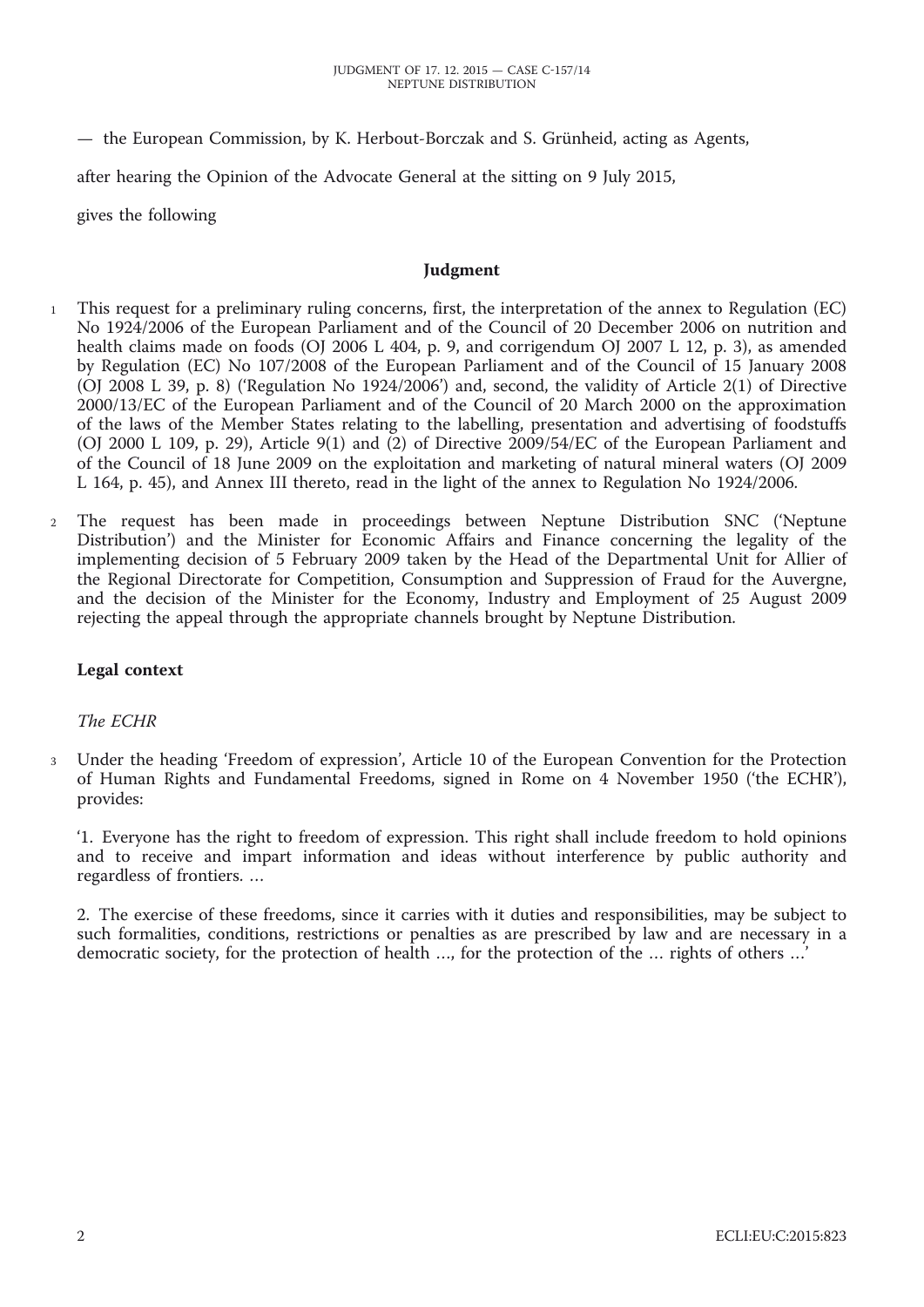*EU law*

The Charter

<sup>4</sup> Article 11 of the Charter of Fundamental Rights of the European Union ('the Charter'), entitled 'Freedom of expression and information', states in paragraph 1:

'Everyone has the right to freedom of expression. This right shall include freedom to hold opinions and to receive and impart information and ideas without interference by public authority and regardless of frontiers.'

<sup>5</sup> Under Article 16 of the Charter, entitled 'Freedom to conduct a business':

'The freedom to conduct a business in accordance with Union law and national laws and practices is recognised.'

<sup>6</sup> Article 52 of the Charter, entitled 'Scope and interpretation of rights and principles', provides:

'1. Any limitation on the exercise of the rights and freedoms recognised by this Charter must be provided for by law and respect the essence of those rights and freedoms. Subject to the principle of proportionality, limitations may be made only if they are necessary and genuinely meet objectives of general interest recognised by the Union or the need to protect the rights and freedoms of others.

…

3. In so far as this Charter contains rights which correspond to rights guaranteed by the [ECHR] the meaning and scope of those rights shall be the same as those laid down by the said Convention. This provision shall not prevent Union law providing more extensive protection.

…

7. The explanations drawn up as a way of providing guidance in the interpretation of this Charter shall be given due regard by the courts of the Union and of the Member States.'

<sup>7</sup> The Explanations Relating to the Charter of Fundamental Rights (OJ 2007 C 303, p. 17) ('the Explanations Relating to the Charter') state, as regards Article 11 of the Charter, that pursuant to Article 52(3) of the Charter, the meaning and scope of this right are the same as those guaranteed by the ECHR.

Regulation No 1924/2006

- <sup>8</sup> Recitals 1 and 9 in the preamble to Regulation No 1924/2006 state:
	- '(1) An increasing number of foods labelled and advertised in the Community bear nutrition and health claims. In order to ensure a high level of protection for consumers and to facilitate their choice, products put on the market, including imported products, should be safe and adequately labelled. A varied and balanced diet is a prerequisite for good health and single products have a relative importance in the context of the total diet.

…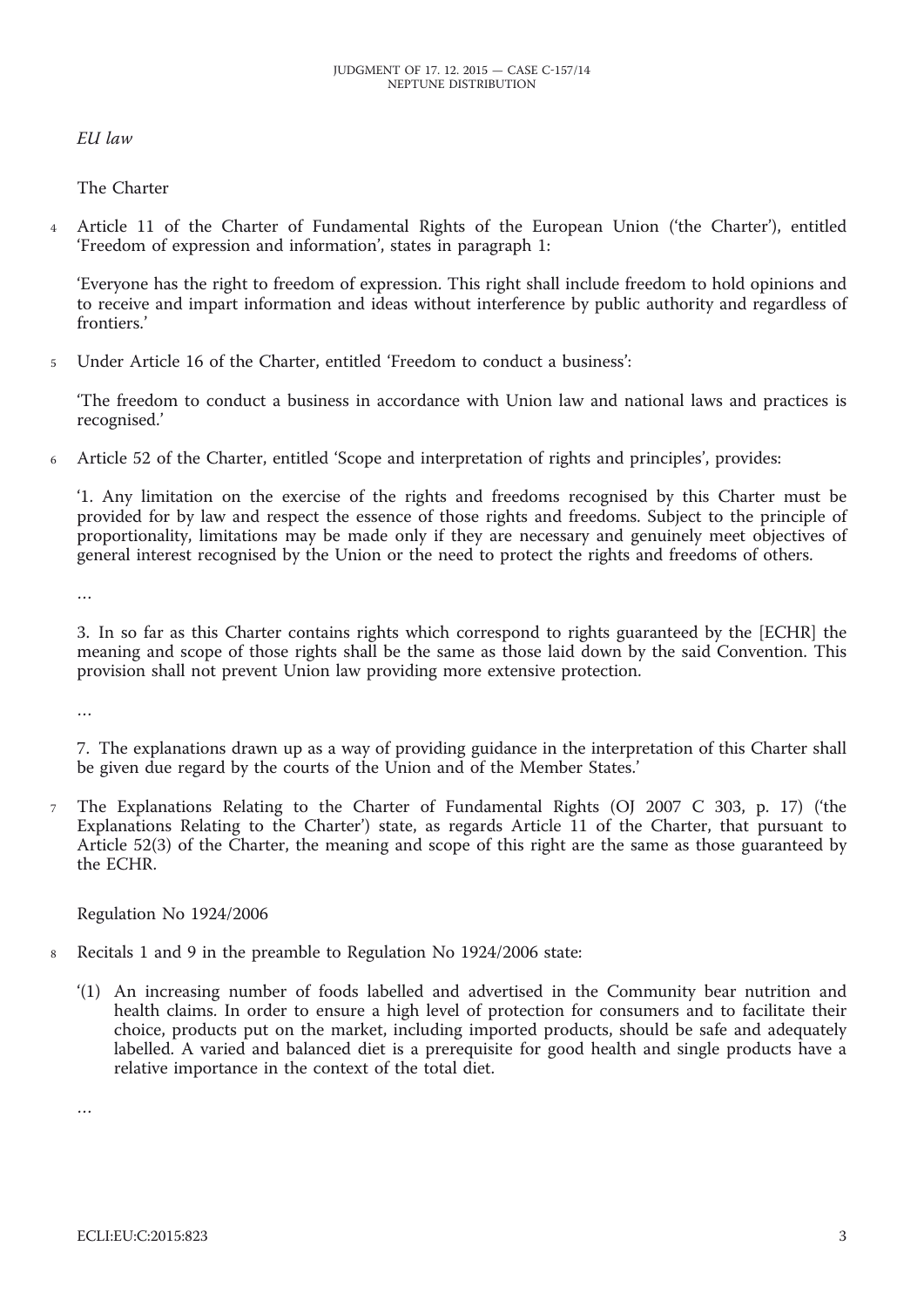- (9) There is a wide range of nutrients and other substances including, but not limited to … minerals including trace elements … with a nutritional or physiological effect that might be present in a food and be the subject of a claim. Therefore, general principles applicable to all claims made on foods should be established in order to ensure a high level of consumer protection, give the consumer the necessary information to make choices in full knowledge of the facts, as well as creating equal conditions of competition for the food industry.'
- <sup>9</sup> Article 1 of that regulation provides:

'1. This Regulation harmonises the provisions laid down by law, regulation or administrative action in Member States which relate to nutrition and health claims in order to ensure the effective functioning of the internal market whilst providing a high level of consumer protection.

2. This Regulation shall apply to nutrition and health claims made in commercial communications, whether in the labelling, presentation or advertising of foods to be delivered as such to the final consumer.

…

5. This Regulation shall apply without prejudice to the following Community provisions:

…

(b) Directive [2009/54]

 $\ddotsc$ 

<sup>10</sup> According to Article 2(2) of that regulation:

'The following definitions shall also apply:

…

4. "nutrition claim" means any claim which states, suggests or implies that a food has particular beneficial nutritional properties due to:

…

- (b) the nutrients or other substances it
	- (i) contains,
	- (ii) contains in reduced or increased proportions, or
	- (iii) does not contain;
- 5. "health claim" means any claim that states, suggests or implies that a relationship exists between a food category, a food or one of its constituents and health;

…'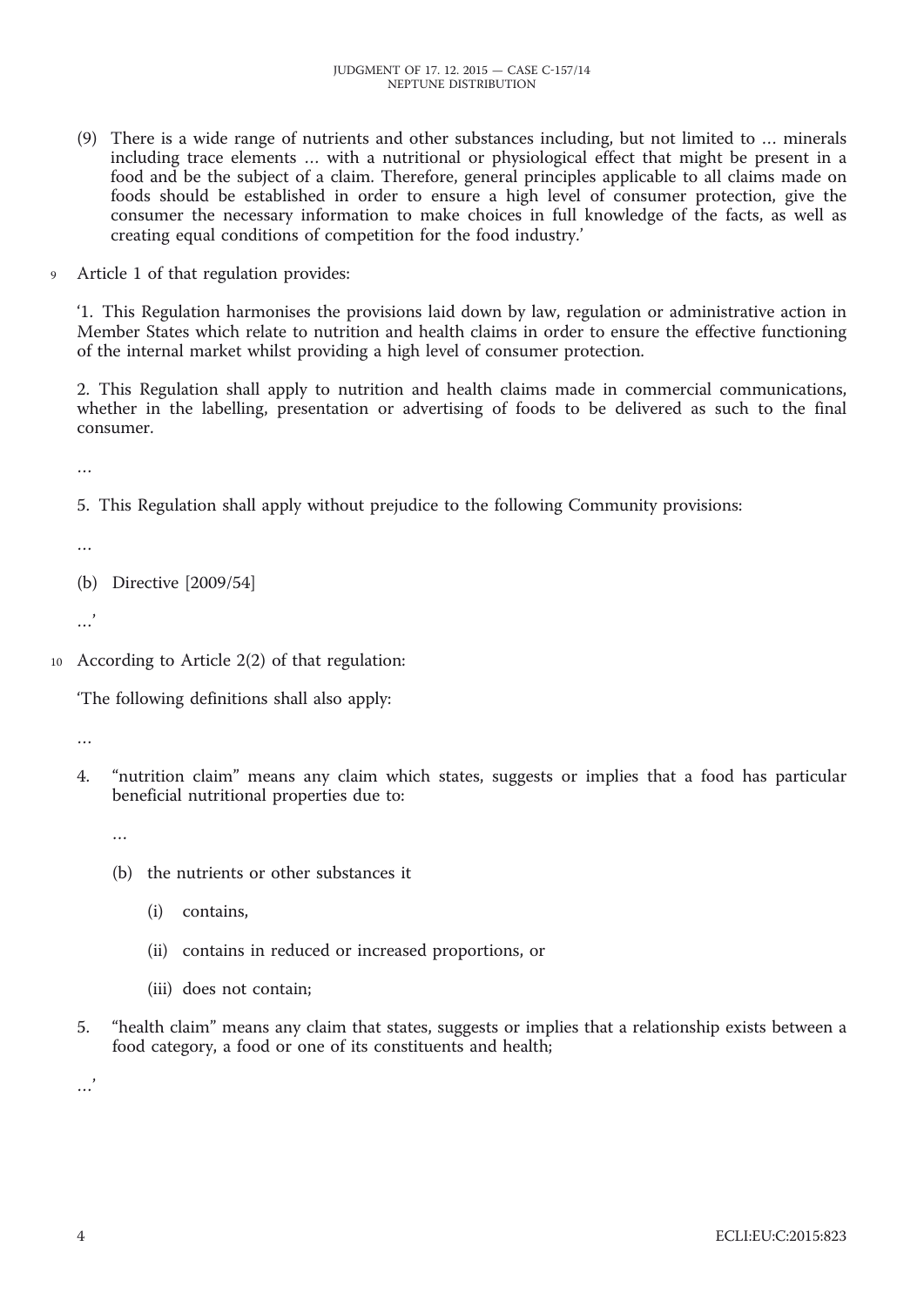<sup>11</sup> Article 8(1) of that regulation provides:

'Nutrition claims shall only be permitted if they are listed in the Annex and are in conformity with the conditions set out in this Regulation.'

- <sup>12</sup> Article 13 of Regulation No 1924/2006 provides:
	- '1. Health claims describing or referring to:
	- (a) the role of a nutrient or other substance in growth, development and the functions of the body …

…

which are indicated in the list provided for in paragraph 3 may be made without undergoing the procedures laid down in Articles 15 to 19, if they are:

- (i) based on generally accepted scientific evidence; and
- (ii) well understood by the average consumer.

…

3. After consulting the [European Food Safety] Authority [EFSA], the Commission shall adopt, … a Community list designed to amend non-essential elements of the Regulation by supplementing it, of permitted claims as referred to in paragraph 1, and all necessary conditions for the use of these claims by 31 January 2010 at the latest.

…'

<sup>13</sup> The annex to that regulation, entitled 'Nutrition claims and conditions applying to them', contains, inter alia, the following provisions:

'Low sodium/salt

A claim that a food is low in sodium/salt, and any claim likely to have the same meaning for the consumer, may only be made where the product contains no more than 0.12 g of sodium, or the equivalent value for salt, per 100 g or per 100 ml. For waters, other than natural mineral waters falling within the scope of Directive [2009/54], this value should not exceed 2 mg of sodium per 100 ml.

Very low sodium/salt

A claim that a food is very low in sodium/salt, and any claim likely to have the same meaning for the consumer, may only be made where the product contains no more than 0.04 g of sodium, or the equivalent value for salt, per 100 g or per 100 ml. This claim shall not be used for natural mineral waters and other waters.'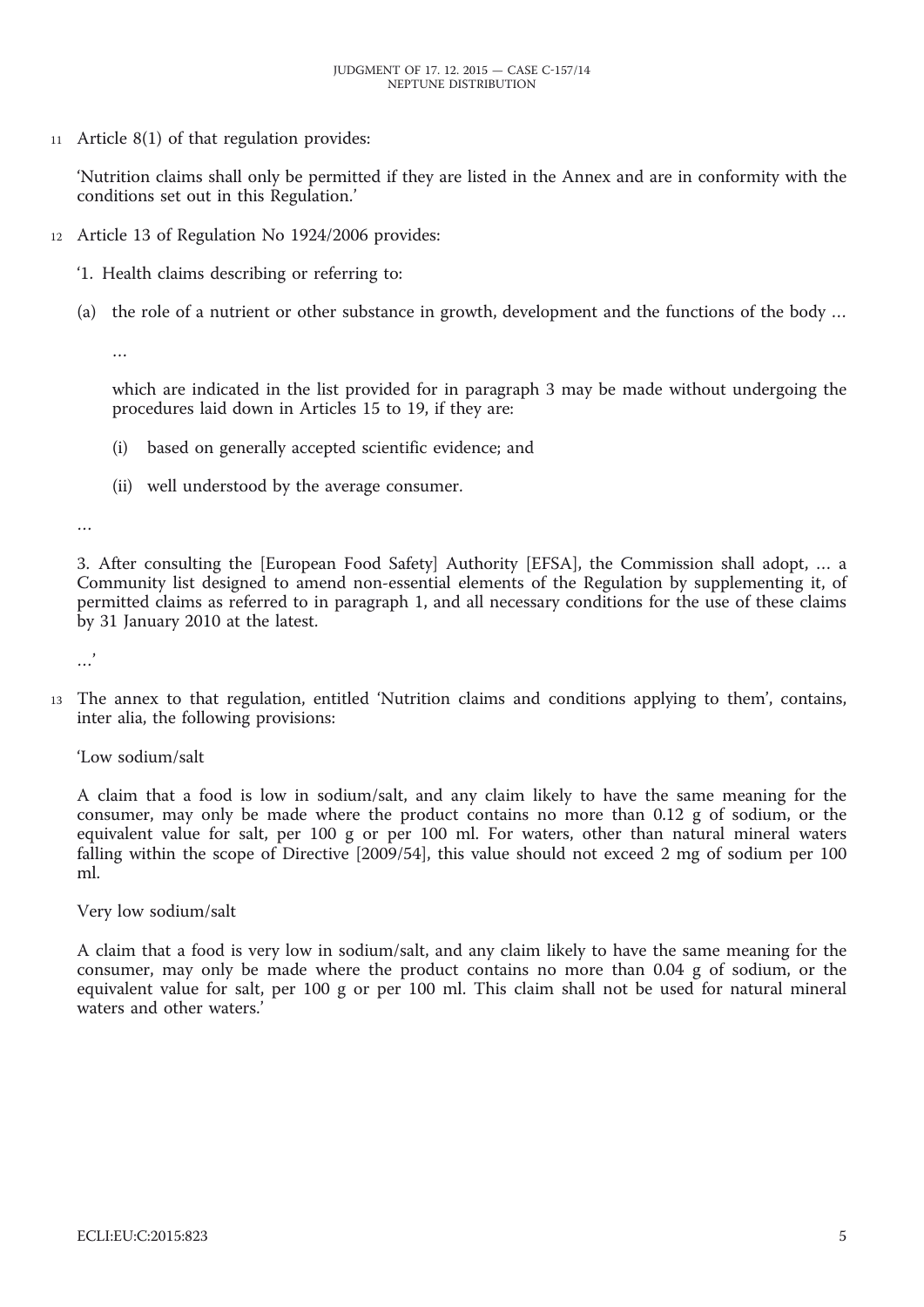Directive 2000/13

- <sup>14</sup> According to Article 2 of Directive 2000/13:
	- '1. The labelling and methods used must not:
	- (a) be such as could mislead the purchaser to a material degree, particularly:
		- (i) as to the characteristics of the foodstuff and, in particular, as to its nature, identity, properties, composition, quantity, durability, origin or provenance, method of manufacture or production;
		- (ii) by attributing to the foodstuff effects or properties which it does not possess;
		- (iii) by suggesting that the foodstuff possesses special characteristics when in fact all similar foodstuffs possess such characteristics;
	- (b) subject to Community provisions applicable to natural mineral waters and foodstuffs for particular nutritional uses, attribute to any foodstuff the property of preventing, treating or curing a human disease, or refer to such properties.

…

- 3. The prohibitions or restrictions referred to in paragraphs 1 and 2 shall also apply to:
- (a) the presentation of foodstuffs, in particular their shape, appearance or packaging, the packaging materials used, the way in which they are arranged and the setting in which they are displayed;
- (b) advertising.'

Directive 2009/54

- <sup>15</sup> Recitals 5, 8 and 9 in the preamble to Directive 2009/54 state:
	- '(5) The primary purposes of any rules on natural mineral waters should be to protect the health of consumers, to prevent consumers from being misled and to ensure fair trading.

…

- (8) In respect of labelling, natural mineral waters are subject to the general rules laid down by [Directive 2000/13]. Accordingly, this Directive may be limited to laying down the additions and derogations which should be made to those general rules.
- (9) The inclusion of the statement of the analytical composition of a natural mineral water should be compulsory in order to ensure that consumers are informed.'
- <sup>16</sup> According to Article 7(2)(a) of Directive 91/414:

'Labels on natural mineral waters shall also give the following mandatory information:

(a) a statement of the analytical composition, giving its characteristic constituents.'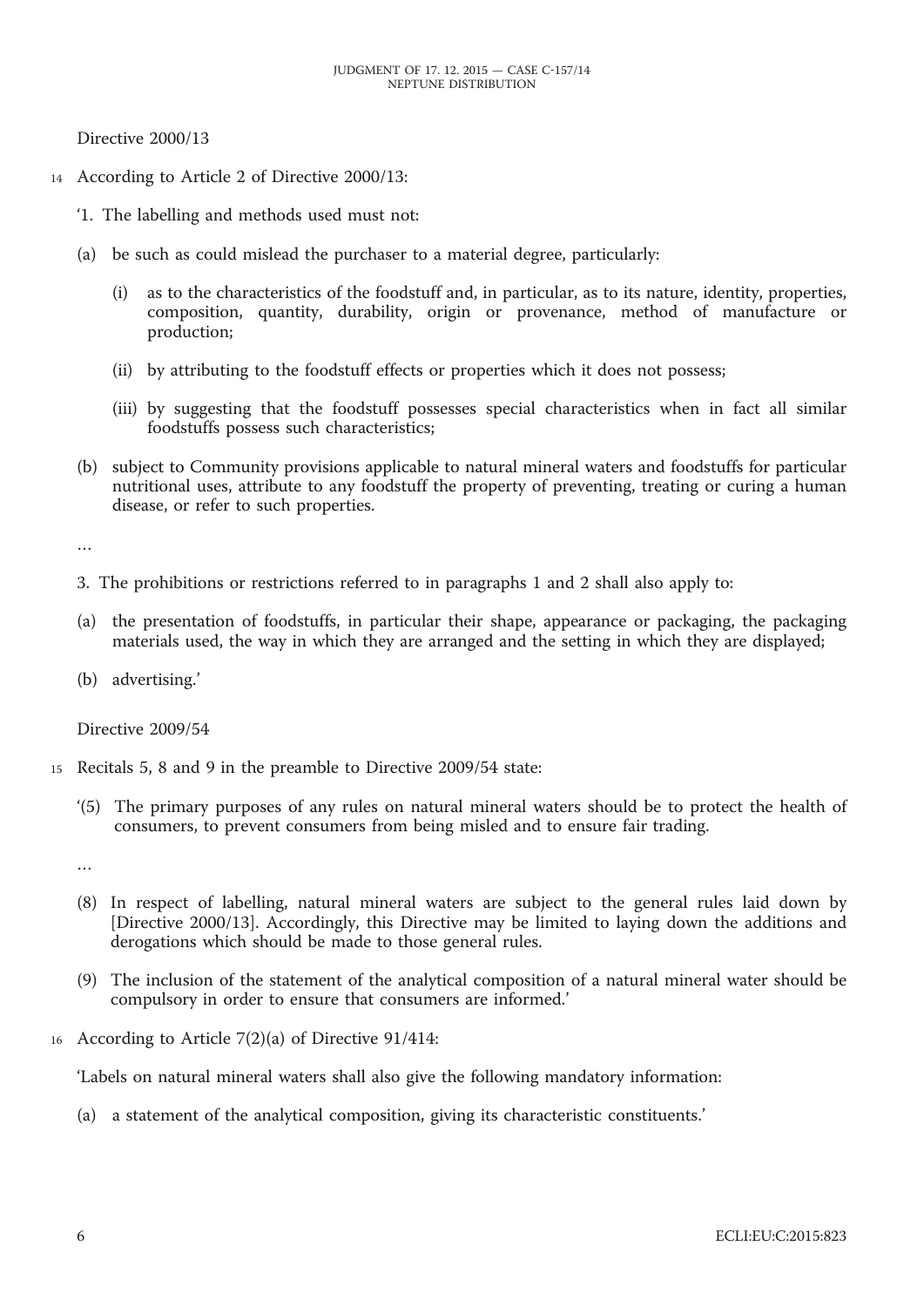<sup>17</sup> Article 9 of that directive provides:

'1. It shall be prohibited, both on packaging or labels and in advertising in any form whatsoever, to use indications, designations, trade marks, brand names, pictures or other signs, whether figurative or not, which:

(a) in the case of a natural mineral water, suggest a characteristic which the water does not possess, in particular as regards its origin, the date of the authorisation to exploit it, the results of analyses or any similar references to guarantees of authenticity;

…

2. All indications attributing to a natural mineral water properties relating to the prevention, treatment or cure of a human illness shall be prohibited.

However, the indications listed in Annex III shall be authorised if they meet the relevant criteria laid down in that Annex or, in the absence thereof, criteria laid down in national provisions and provided that they have been drawn up on the basis of physico-chemical analyses and, where necessary, pharmacological, physiological and clinical examinations carried out according to recognised scientific methods, in accordance with Annex I, Section I, point 2.

Member States may authorise the indications "stimulates digestion", "may facilitate the hepato-biliary functions" or similar indications. They may also authorise the inclusion of other indications, provided that the latter do not conflict with the principles provided for in the first subparagraph and are compatible with those provided for in the second subparagraph.

…'

<sup>18</sup> Annex III to Directive 2009/54, entitled 'Indications and Criteria laid down in Article 9(2)', includes the indication '[s]uitable for a low-sodium diet' accompanied by the criterion '[s]odium content less than 20 mg/l'.

#### *French law*

<sup>19</sup> Under Article R. 112-7, first and final subparagraphs, of the Consumer Code, which is intended to transpose Article 2 of Directive 2000/13:

'The labels and labelling methods used must not be such as to give rise to confusion in the mind of the purchaser or the consumer, particularly as to the characteristics of the foodstuff and, specifically, as to its nature, identity, properties, composition, quantity, durability, method of conservation, origin or provenance, method of manufacture or production.

…

The prohibitions or restrictions referred to above … shall also apply to the presentation of foodstuffs and … advertising.'

<sup>20</sup> Articles R. 1322-44-13 and R. 1322-44-14 of the Public Health Code are intended to transpose Article 9 of Directive 2009/54.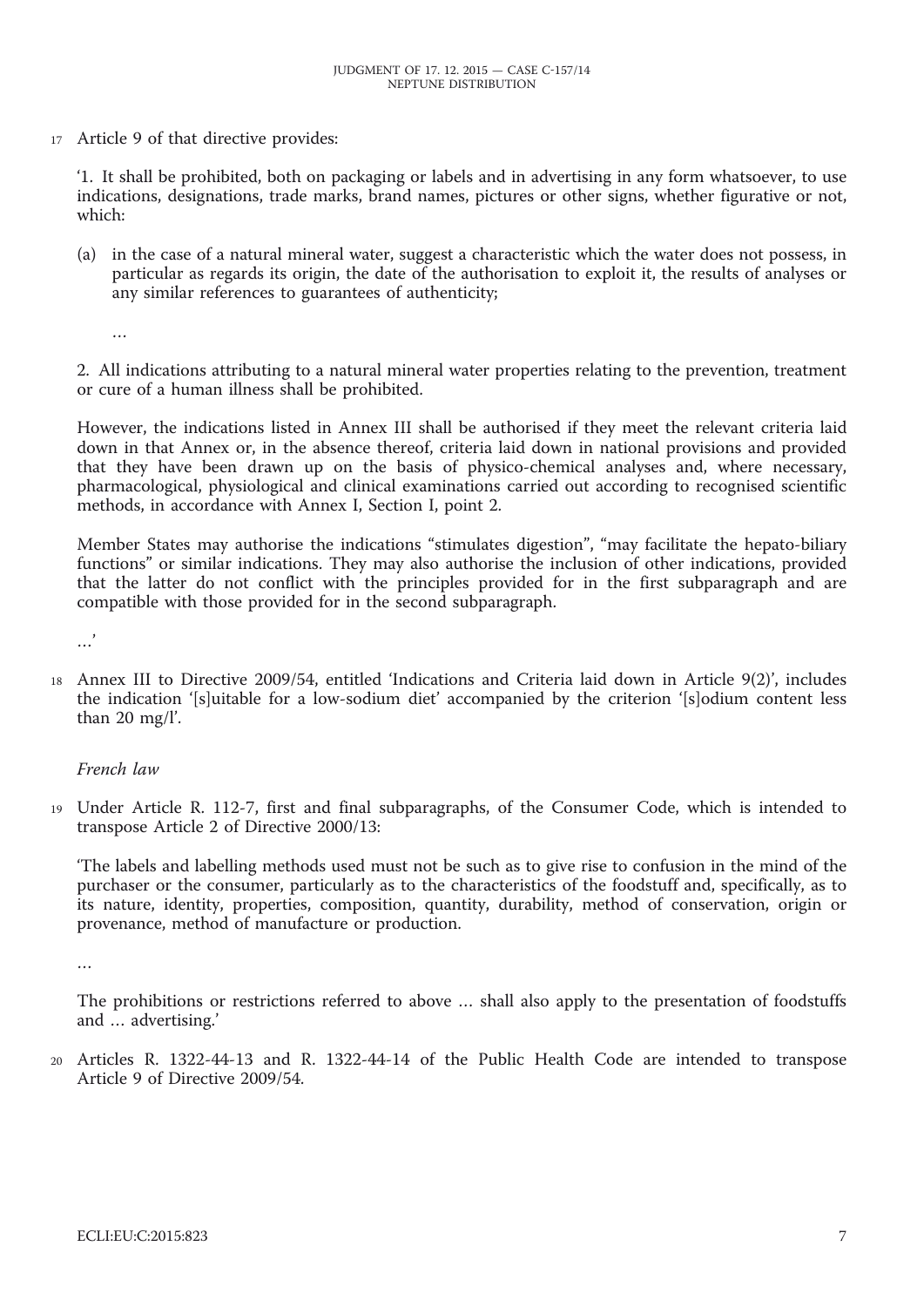## **The dispute in the main proceedings and the questions referred for a preliminary ruling**

- <sup>21</sup> Neptune Distribution sells and distributes the natural sparkling mineral waters denominated 'Saint-Yorre' and 'Vichy Célestins'.
- <sup>22</sup> By decision of 5 February 2009, the Head of the Departmental Unit of Allier of the Regional Directorate for Competition, Consumption and Suppression of Fraud for the Auvergne served formal notices on Neptune Distribution to remove the following indications from labels and advertising for those waters:
	- 'The sodium in St-Yorre is essentially sodium bicarbonate. St-Yorre contains only 0.53 g of salt (or sodium chloride) per litre, that is to say less than a litre of milk!!!';
	- 'Salt and sodium must not be confused the sodium in Vichy Célestins is essentially from sodium bicarbonate. Above all, it must not be confused with table salt (sodium chloride). Vichy Célestins contains only 0.39 g of salt per litre or 2 to 3 times less than is contained in a litre of milk!', and generally,
	- any statement leading the consumer to believe that the waters in question are low or very low in salt or in sodium.
- <sup>23</sup> By decision of 25 August 2009, the Minister for the Economy, Industry and Employment dismissed the appeal through appropriate channels brought by Neptune Distribution against that decision.
- <sup>24</sup> By judgment of 27 May 2010, the Tribunal administrative de Clermont-Ferrand (Administrative Court, Clermont-Ferrand) dismissed Neptune Distribution's application for the annulment of the formal notice and the decision.
- <sup>25</sup> The appeal brought by Neptune Distribution against that judgment was rejected by judgment of the Cour administrative d'appel de Lyon (Administrative Court of Appeal, Lyons) of 9 June 2011.
- <sup>26</sup> Neptune Distribution then brought an appeal against that judgment before the referring court. In support of that appeal, Neptune Distribution relied, inter alia, on a plea that the Cour administrative d'appel de Lyon (Administrative Court of Appeal, Lyons) had erred in law with regard to Articles R. 112-7 of the Consumer Code and Articles R. 1322-44-13 and R. 1322-44-14 of the Public Health Code.
- <sup>27</sup> The referring court states that the response to be given to that plea depends on whether the annex to Regulation No 1924/2006 provides, as a basis for calculation of the 'equivalent value for salt' of the amount of sodium present in a foodstuff, only that amount which, associated with chloride ions, forms sodium chloride or table salt or the total amount of sodium contained in that foodstuff in all its forms.
- <sup>28</sup> In the latter case, water rich in sodium bicarbonate cannot be regarded as being 'low in sodium or salt', even though it is low or very low in sodium chloride.
- <sup>29</sup> Thus, the distributor of a natural mineral water rich in sodium bicarbonate cannot display on its labels and in its advertising slogans an indication, even if correct, relating to the low salt or sodium chloride content, since that wording is likely to mislead the purchaser as to the total sodium content of the mineral water concerned.
- <sup>30</sup> In that context, the referring court adds that, as is clear in particular from the opinion of the EFSA of 21 April 2005, the increase in arterial tension is the main undesirable effect identified in relation to a high sodium intake. Although sodium is mainly responsible for this, chloride ions also play a role in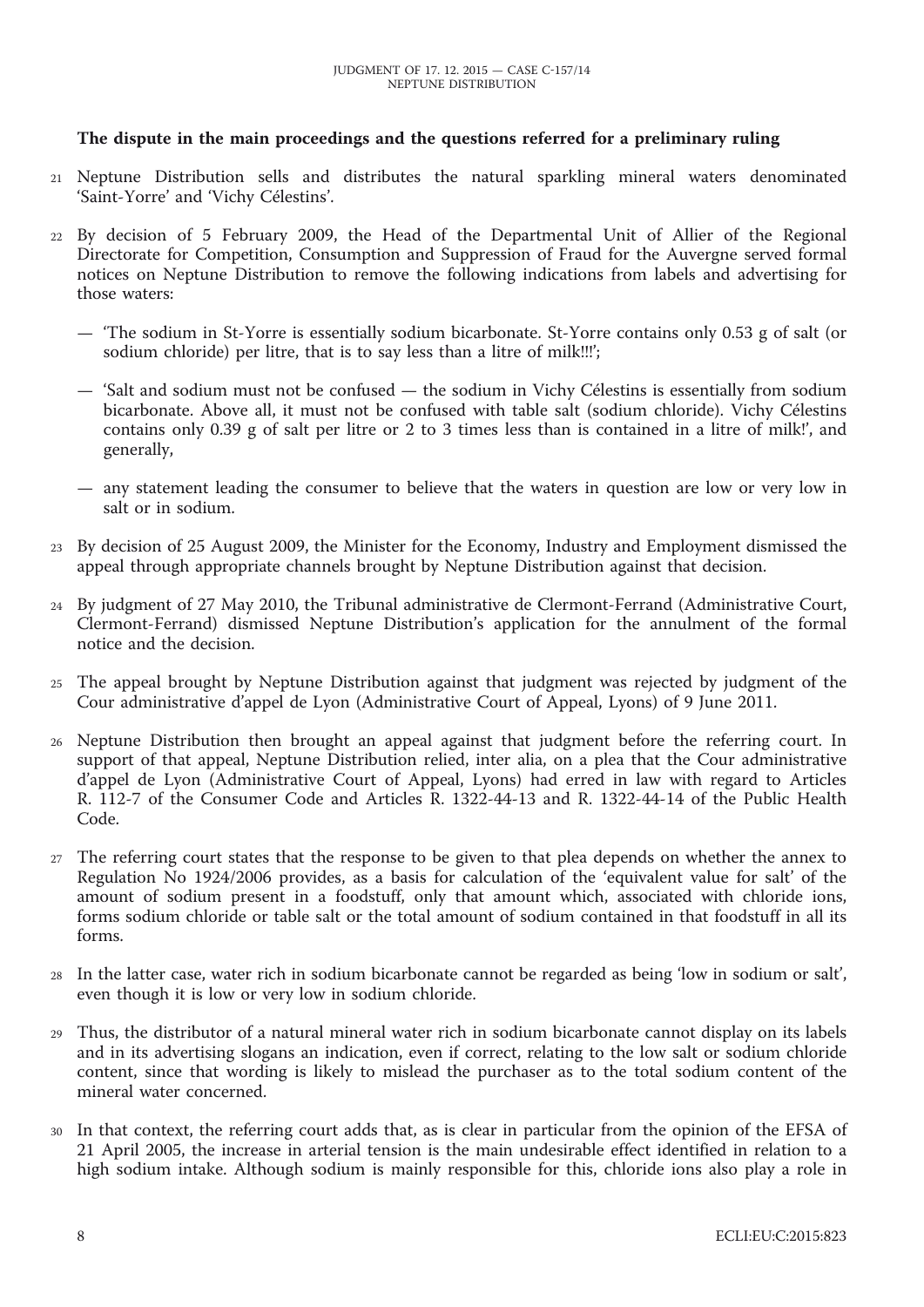the increase in arterial tension. A number of studies show that a diet high in sodium bicarbonate does not have the same undesirable effect as a diet high in sodium chloride for persons suffering from high blood pressure. It is true that the EFSA, in an opinion published in June 2011, refused to include in the list of authorised health claims laid down in Article 13(3) of Regulation No 1924/2006, the claim that sodium bicarbonate does not have an undesirable effect on arterial tension, on the ground that the study produced in support of that claim did not present sufficient methodological guarantees that would permit definitive conclusions to be drawn from them. However, that circumstance alone does not support a claim that sodium bicarbonate must be regarded as capable of bringing about or aggravating arterial hypertension in the same way and in the same proportions as sodium chloride.

- <sup>31</sup> Thus, according to the referring court, there is uncertainty as to the equivalence, in terms of risks to the health of consumers, between the consumption of water high in sodium bicarbonate and water high in sodium chloride. Therefore, it must be determined whether the restrictions on the freedom of expression and advertising information and Neptune Distribution's freedom to conduct a business are necessary and proportionate, in particular, in the light of the requirement to ensure a high level of protection for the health of consumers.
- In those circumstances, the Conseil d'État (Council of State) decided to stay the proceedings and to refer the following questions to the Court for a preliminary ruling:
	- '(1) Is the basis for calculating the "equivalent value for salt" of the quantity of sodium present in a foodstuff, for the purposes of the annex to [Regulation No 1924/2006], constituted only by the quantity of sodium which, when associated with chloride ions, forms sodium chloride, or table salt, or does it include the total quantity of sodium in all its forms contained in the foodstuff?
	- (2) In the latter case, do Article 2(1) of [Directive 2000/13] and Article 9(1) and (2) of [Directive 2009/54], together with Annex III to the latter directive, read in the light of the equivalence established between sodium and salt in the annex to [Regulation No 1924/2006], infringe the first subparagraph of Article 6(1) [TEU], read with Article 11(1) (freedom of expression and information) and Article 16 (freedom to conduct a business) of the Charter and Article 10 of the ECHR, by prohibiting a distributor of mineral water from displaying on his labels and advertising slogans any indication as to the low salt content or sodium chloride content, which could be that of his product that is high in sodium bicarbonate, inasmuch as that indication would be likely to mislead the purchaser in regard to the total sodium content of the water?'

## **Consideration of the questions referred for a preliminary ruling**

## *The first question*

- <sup>33</sup> It should be observed as a preliminary point that, in the context of the procedure laid down by Article 267 TFEU providing for cooperation between national courts and the Court of Justice, it is for the latter to provide the national court with an answer which will be of use to it and enable it to determine the case before it. To that end, the Court may have to reformulate the questions referred to it. The Court has a duty to interpret all provisions of EU law which national courts require in order to decide the actions pending before them, even if those provisions are not expressly indicated in the questions referred to the Court of Justice by those courts (judgment in *Doc Generici*, C-452/14, EU:C:2015:644, paragraph 33 and the case-law cited).
- <sup>34</sup> Consequently, even if, formally, the referring court has limited its first question to the interpretation of the expression 'equivalent value for salt' in the annex to Regulation No 1924/2006, that does not prevent this Court from providing the referring court with all the elements for the interpretation of EU law that may be of assistance in adjudicating in the case pending before it, whether or not the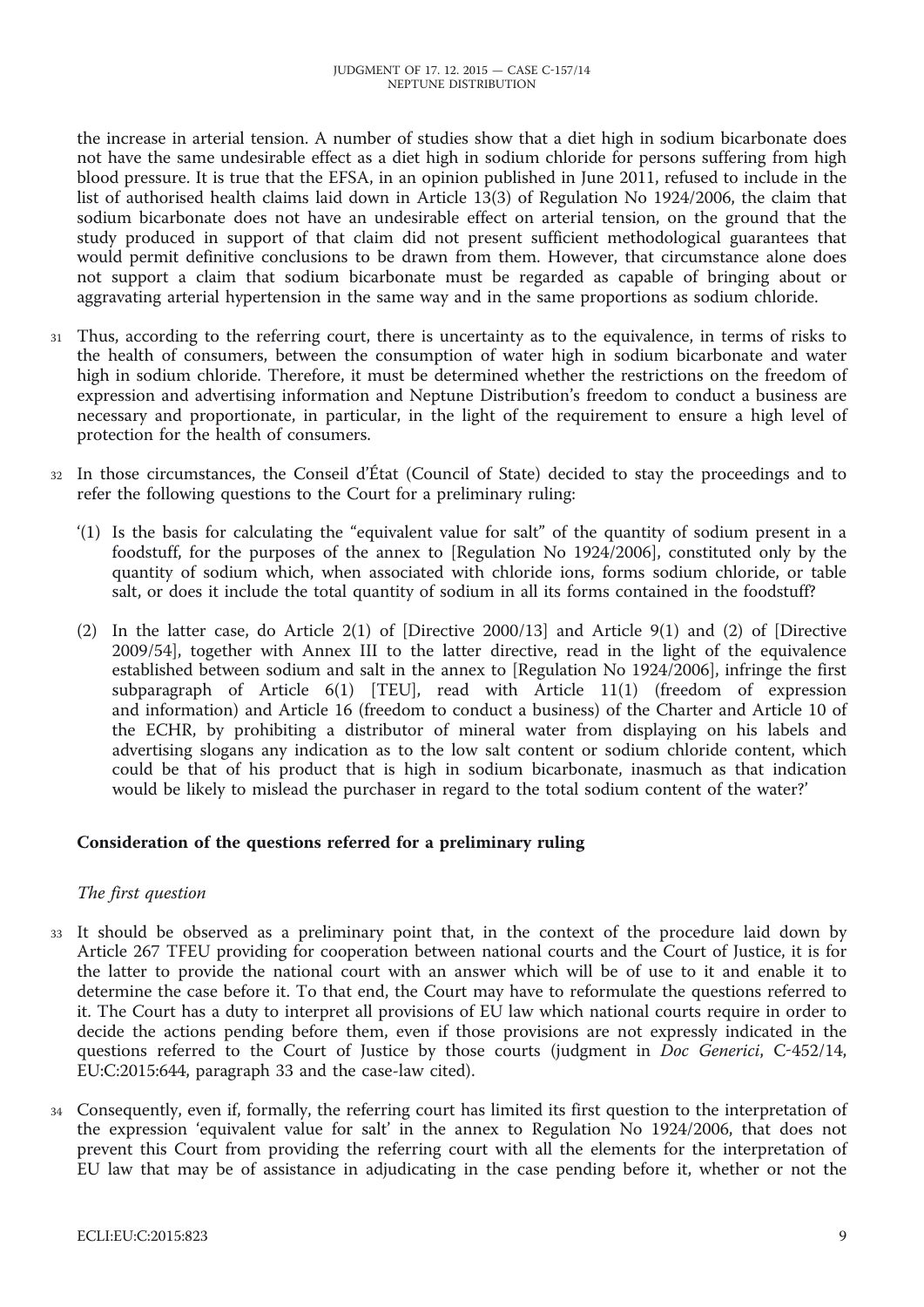referring court has referred to them in the wording of its question. It is, in this regard, for the Court to extract from all the information provided by the national court, in particular from the grounds of the decisions to make the reference, the points of EU law which require interpretation in view of the subject-matter of the dispute (see, to that effect, judgment in *Doc Generici*, C-452/14, EU:C:2015:644, paragraph 34 and the case-law cited).

- <sup>35</sup> In the present case, it must be observed that, in the grounds for its request for a preliminary ruling, the referring court also mentions the provisions of Directive 2009/54.
- <sup>36</sup> Furthermore, it is apparent from those grounds that, in order to reach a decision on the appeal before it, the referring court wishes to know whether the packaging, labels or advertising of natural mineral waters may suggest that those waters have a low sodium or salt content, in particular by indicating the content of those waters of only one chemical compound containing sodium, in this case sodium chloride, or table salt, without stating the total sodium content of all the chemical forms present, if that total content may exceed the limits for the quantities of sodium or the equivalent in salt provided for in the EU legislation applicable to the claims and wording used with regard to natural mineral waters.
- <sup>37</sup> Therefore, the first question should be understood as asking essentially whether EU law must be interpreted as meaning that it precludes packaging, labels or advertising for natural mineral waters from containing claims or indications leading consumers to believe that the waters concerned are low or very low in sodium or salt, or are suitable for a low-sodium diet, where the total sodium content in all the chemical forms present exceeds the limits for the amounts of sodium or the equivalent value for salt laid down by the relevant EU legislation.
- <sup>38</sup> In order to provide a useful answer to that question, the provisions of Regulation No 1924/2006 and Directive 2009/54 must be examined.
- <sup>39</sup> According to Article 1(5) of Regulation No 1924/2006, the regulation is to apply without prejudice to the provisions of Directive 2009/54.
- <sup>40</sup> Whereas that regulation governs, in a general manner, the use of nutrition and health claims concerning foodstuffs, the directive lays down specific rules as to the indications which may appear on packaging, labels and in the advertising of natural mineral waters.
- <sup>41</sup> Article 8(1) of Regulation No 1924/2006 permits nutrition claims only if they are listed in the annex to that regulation and are in conformity with the conditions set out therein.
- <sup>42</sup> As regards nutrition claims referring to the sodium or salt content, that annex allows a foodstuff to be described as 'low in sodium/salt' or 'very low in sodium/salt' or the use of any claim likely to have the same meaning for the consumer, provided that that foodstuff does not contain more than 0.12 g of sodium or the equivalent value of salt per 100 g or by 100 ml, with respect to the first of those claims, or not more than 0.04 g of the same substances with respect to the second of those claims.
- <sup>43</sup> Waters are, however, subject to specific rules in that regard.
- <sup>44</sup> More specifically, in the first place, the annex to Regulation No 1924/2006 prohibits use of the claim 'very low in sodium/salt' and any claim likely to have the same meaning for the consumer as regards natural mineral waters and other waters.
- <sup>45</sup> In the second place, the claim 'low in sodium/salt', like any claim likely to have the same meaning for the consumer is permitted, in accordance with that annex, with respect to waters, other than natural mineral waters falling within the scope of Directive 2009/54, provided that the relevant value does not exceed 2 mg of sodium per 100 ml or 20 mg per litre.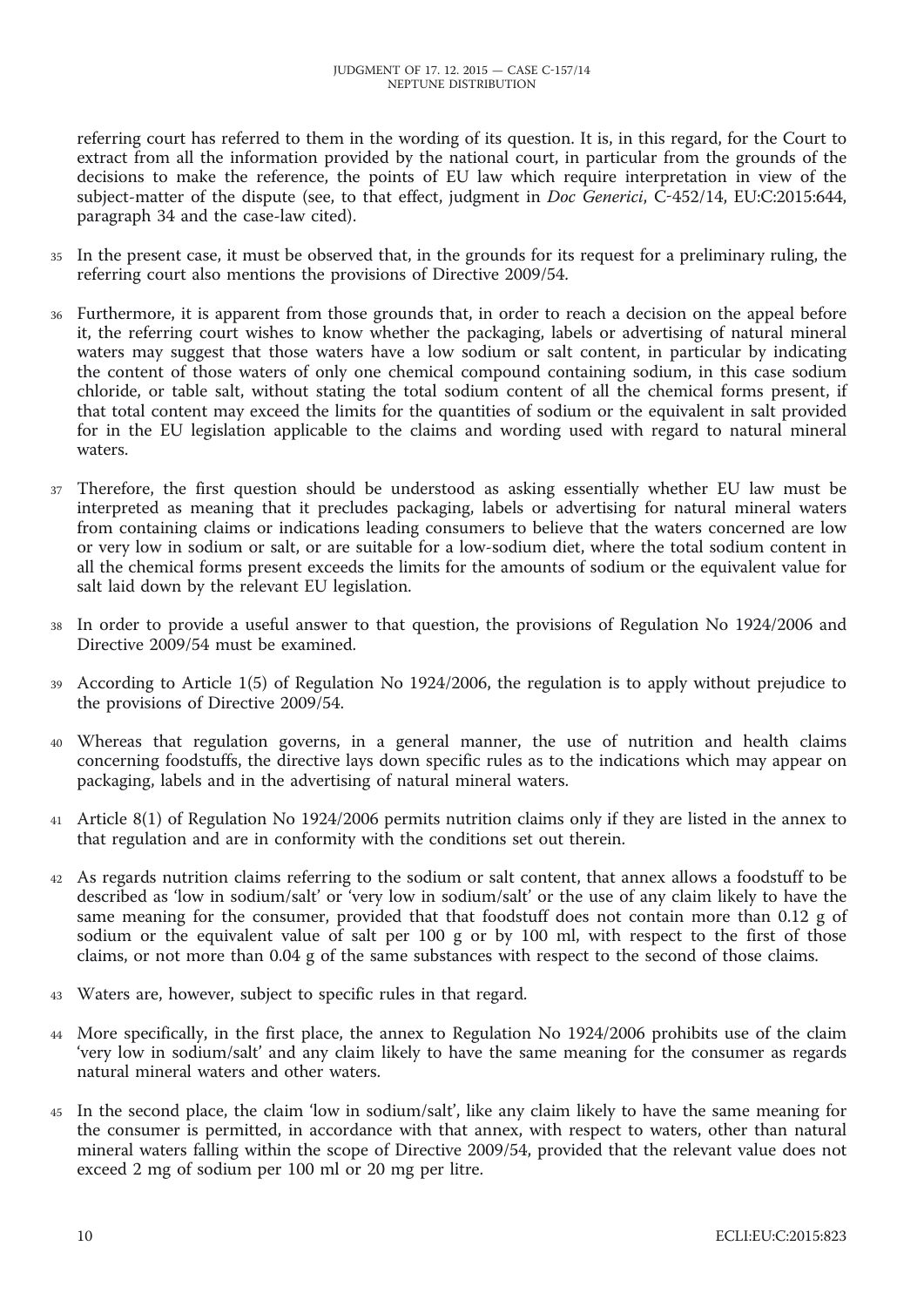- <sup>46</sup> Under Article 9(2), second subparagraph, of Directive 2009/54, the indications listed in Annex III thereto are authorised if they meet the relevant criteria laid down in that annex or, in the absence thereof, the criteria laid down in national provisions, provided that certain technical conditions are observed.
- That annex contains an indication '[s]uitable for a low-sodium diet', accompanied by the criterion '[s]odium content less than 20 mg/l'.
- <sup>48</sup> By specifying, in Directive 2009/54, the maximum amount of sodium in cases in which the packaging, labels or advertising for natural mineral waters contain an indication referring to a low sodium content, the EU legislature does not differentiate according to the chemical compounds of which sodium is a component, or from which it originates.
- <sup>49</sup> As regards the objectives both of Regulation No 1924/2006 and of Directive 2009/54, it should be recalled, as Article 1 of that regulation states, that the latter aims to ensure the effective functioning of the internal market whilst providing a high level of consumer protection. In that regard, recitals 1 and 9 in the preamble to that regulation state that it is necessary, in particular, to give the consumer the necessary information to make choices in full knowledge of the facts (judgment in *Ehrmann*, C-609/12, EU:C:2014:252, paragraph 40).
- <sup>50</sup> Recital 5 in the preamble to Directive 2009/54 specifies that the primary purposes of any rules on natural mineral waters should be to protect the health of consumers, to prevent consumers from being misled and to ensure fair trading. Recital 9 thereto states that the inclusion of the statement of the analytical composition of a natural mineral water should be compulsory in order to ensure that consumers are informed (see judgment in *Hotel Sava Rogaška*, C-207/14, EU:C:2015:414, paragraph 40).
- <sup>51</sup> Thus, it must be held that, by adopting the provisions of Regulation No 1924/2006 and Directive 2009/54, the EU legislature deemed it necessary to ensure that the consumer receives appropriate and transparent information as to the sodium content of drinking waters.
- <sup>52</sup> Those guarantees must also be assessed in the light of the significance of the level of sodium consumption for human health.
- <sup>53</sup> Since it is common ground that sodium is a component of various chemical compounds, such as, inter alia, sodium chloride or table salt and sodium bicarbonate, the quantity present in natural mineral waters must be determined, in the light of the provisions of Directive 2009/54, by taking account of the total amount present in the natural mineral waters concerned, whatever its chemical form.
- <sup>54</sup> It is true that under Article 7(2)(a) of Directive 2009/54, it is mandatory for the labelling of natural mineral waters to provide a statement of the analytical composition, giving its characteristic constituents.
- <sup>55</sup> However, it must be observed that packaging, labels and advertising for natural mineral waters which, regardless of the indication of the total sodium content of those waters on the label, in accordance with the provision referred to in the preceding paragraph of the present judgment, contain an indication referring to a low sodium content of the waters may also mislead the consumer if they suggest that those waters are low in sodium or salt or are suitable for a low-sodium diet, whereas, in reality, they contain 20 mg/l or more of sodium (see, by analogy, judgment in *Teekanne*, C-195/14, EU:C:2015:361, paragraphs 38 to 41).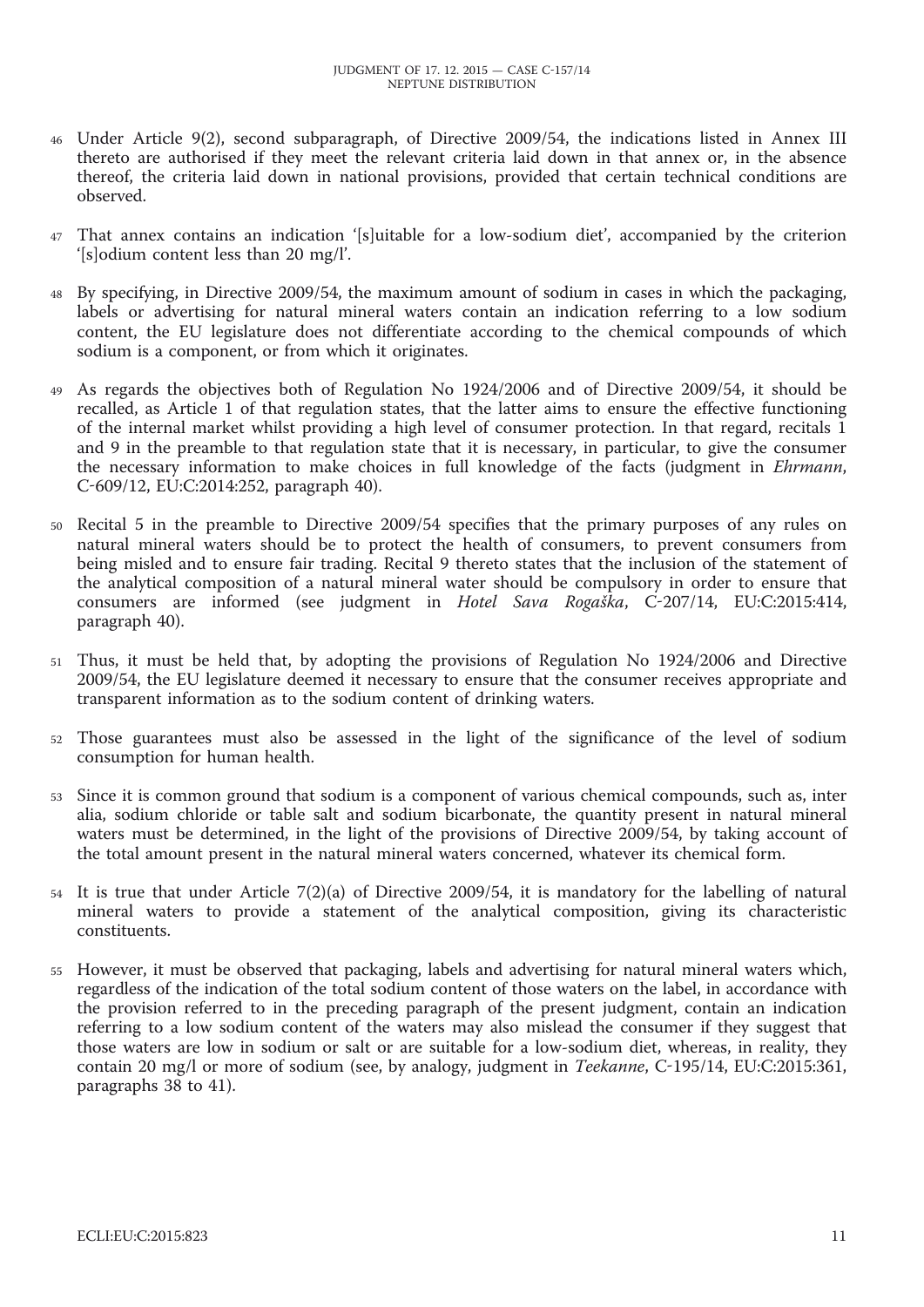- <sup>56</sup> Having regard to the foregoing considerations, the answer to the first question is as follows:
	- Article 8(1) of Regulation No 1924/2006, read in conjunction with the annex thereto, must be interpreted as meaning that it prohibits the use of the claim 'very low in sodium/salt' and any claim likely to have the same meaning for the consumer as regards natural mineral waters and other waters.
	- Article 9(2) of Directive 2009/54, read in conjunction with Annex III thereto, must be interpreted as meaning that it precludes packaging, labels or advertising for natural mineral waters from displaying claims or indications suggesting to the consumer that the waters concerned are low in sodium or salt or are suitable for a low-sodium diet where the total sodium content, in all the chemical forms present, is equal to or more than 20 mg/l.

#### *The second question*

- <sup>57</sup> By its second question, the referring court asks essentially whether Article 2(1) of Directive 2000/13, and Article 9(1) and (2) of Directive 2009/54, read together with Annex III to the latter directive and the annex to Regulation No 1924/2006, are valid in so far as they prohibit the display on packaging, labels and in advertising for natural mineral waters of any claim or indication that those waters are low in sodium chloride or table salt which is likely to mislead the consumer as to the total sodium content of the waters in question.
- <sup>58</sup> The referring court asks the Court to determine the validity of those provisions in the light of Article 6(1), first paragraph, TEU, read together with Articles 11(1) and 16 of the Charter and with Article 10 of the ECHR.
- <sup>59</sup> As a preliminary point, it must be observed that, even though, by its second question, the referring court asks the Court to determine the validity of a provision of Directive 2000/13, that directive is not at issue in the case in the main proceedings.
- <sup>60</sup> Articles 2(1)(a) and 3 of Directive 2000/13 merely provide that labelling, presentation and advertising must not mislead the purchaser as to the characteristics of the foodstuff.
- <sup>61</sup> Thus, unlike the provisions of Regulation No 1924/2006 and Directive 2009/54, the provisions of Directive 2000/13 do not contain any specific requirements with respect to producers and distributors of natural mineral waters concerning the use of claims or indications which may suggest that the water concerned is low or very low in sodium or salt or is suitable for a low-sodium diet.
- <sup>62</sup> Consequently, only the validity of Article 9(1) and (2) of Directive 2009/54, read together with Annex III thereto and the annex to Regulation No 1924/2006 need to be examined in the present case.
- <sup>63</sup> In that regard, it must be recalled that the freedom of expression and information is enshrined in Article 11 of the Charter, which Article 6(1) TEU recognises as having the same legal value as the Treaties.
- <sup>64</sup> That freedom is also protected in accordance with Article 10 of the ECHR, which applies, inter alia, as is clear from the case-law of the European Court of Human Rights, to the circulation by an entrepreneur of commercial information in particular in the form of an advertising slogan (see European Court of Human Rights judgments in *Casado Coca v. Spain*, 24 February 1994, Series A no. 285-A, §§ 35 and 36, and *Krone Verlag GmbH & Co. KG (No. 3) v. Austria*, no. 39069/97, ECHR 2003-XII, §§ 19 and 20).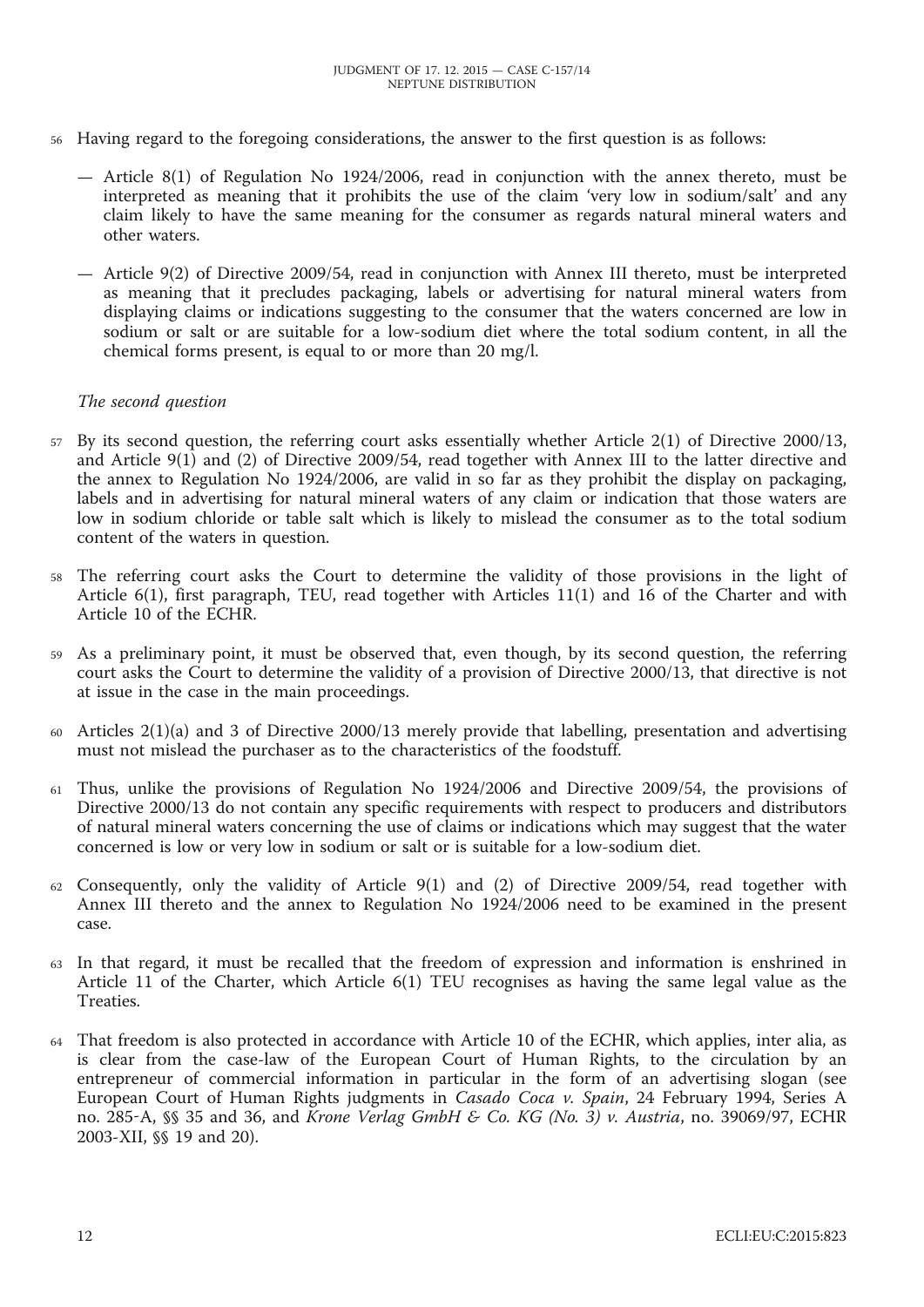- <sup>65</sup> Since the freedom of expression and information laid down in Article 11 of the Charter has, as is clear from Article 52(3) thereof and the Explanations Relating to the Charter as regards Article 11, the same meaning and scope as the freedom guaranteed by the ECHR, it must be held that that freedom covers the use by a business, on packaging, labels and in advertising for natural mineral waters, of claims and indications referring to the sodium or salt content of such waters.
- <sup>66</sup> Furthermore, it must be observed that the freedom to conduct a business protected, in accordance with Article 16 of the Charter, must be considered in relation to its social function (see, to that effect, judgment in *Deutsches Weintor*, C-544/10, EU:C:2012:526, paragraph 54).
- <sup>67</sup> The prohibition on the displaying on the packaging, labels and in the advertising for natural mineral waters of any claim or indication referring to the fact that such waters have a low sodium content which may mislead the consumer as to that content is an interference with the freedom of expression and information of the person carrying on that business and with his freedom to conduct that business.
- <sup>68</sup> While those freedoms may nevertheless be limited, any limitation on their exercise must, in accordance with Article 52(1) of the Charter, be provided for by law and respect the essence of those rights and freedoms. Furthermore, as is clear from that provision, subject to the principle of proportionality, limitations may be made only if they are necessary and genuinely meet objectives of general interest recognised by the European Union or the need to protect the rights and freedoms of others.
- In that connection, it must be observed, first, that the interference referred to in paragraph 67 of the present judgment is provided for by law, namely by Article 8(1) of Regulation No 1924/2006, read together with the annex thereto and Article 9(2) of Directive 2009/54, read together with Annex III thereto.
- <sup>70</sup> Second, the actual content of the freedom of expression and information of the person carrying on the business is not affected by those provisions, since they merely make the information which may be communicated to the consumer regarding the sodium or salt content of natural mineral waters subject to certain conditions, such as those set out in paragraphs 44 to 56 of the present judgment.
- <sup>71</sup> Furthermore, far from prohibiting the production and marketing of natural mineral waters, the legislation at issue in the main proceedings merely controls, in a very clearly defined area, the associated labelling and advertising. Thus, it does not affect in any way the actual content of the freedom to conduct a business (see, to that effect, judgment in *Deutsches Weintor*, C-544/10, EU:C:2012:526, paragraphs 57 and 58).
- <sup>72</sup> Thus, as set out in paragraphs 49 to 52 of the present judgment, the provisions of Regulation No 1924/2006 and Directive 2009/54, in particular those which lay down limitations on the use of the claims and indications at issue in the main proceedings, aim to ensure a high level of consumer protection, to guarantee adequate and transparent information for the consumer relating to the sodium content of drinking water, to ensure fair trading and to protect human health.
- <sup>73</sup> As the Advocate General noted in point 46 of his Opinion, a high level of human health protection and consumer protection are legitimate objectives of general interest, the achievement of which is sought by the European Union, in accordance in particular with Articles 9 TFEU, 12 TFEU, 114(3) TFEU, 168(1) TFEU, 169(1) TFEU and Articles 35 and 38 of the Charter.
- The need to ensure that the consumer has the most accurate and transparent information possible concerning the characteristics of goods is closely related to the protection of human health and is a question of general interest (see, to that effect, judgments of the European Court of Human Rights in *Hertel v. Switzerland*, 25 August 1998, *Reports of Judgments and Decisions* 1998-VI, § 47, and *Bergens*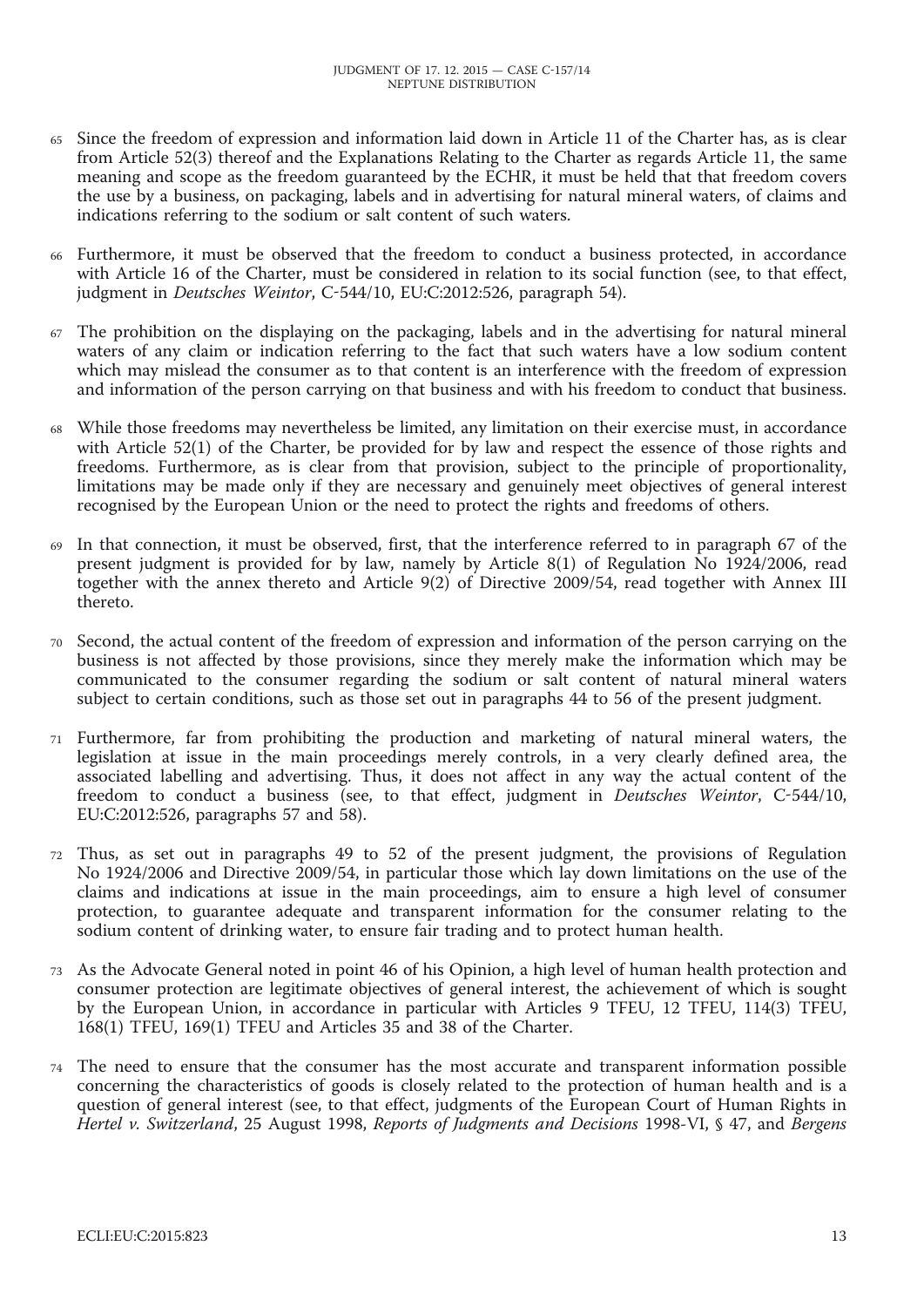*Tidende and Others v. Norway*, no. 26132/95, ECHR 2000-IV, § 51) which may justify limitations on the freedom of expression and information of a person carrying on a business or his freedom to conduct a business.

- <sup>75</sup> In those circumstances, the determination of the validity of the contested provisions must be carried out in accordance with the need to reconcile the requirements of the protection of those various fundamental rights protected by the EU legal order, and striking a fair balance between them (see, to that effect, judgment in *Deutsches Weintor*, C-544/10, EU:C:2012:526, paragraph 47).
- <sup>76</sup> With regard to judicial review of the conditions of the implementation of the principle of proportionality, the EU legislature must be allowed a broad discretion in an area such as that involved in the present case, which entails political, economic and social choices on its part, and in which it is called upon to undertake complex assessments (see, to that effect, judgments in *British American Tobacco (Investments) and Imperial Tobacco*, C-491/01, EU:C:2002:741, paragraph 123, and *Alliance for Natural health and Others*, C-154/04 and C-155/04, EU:C:2005:449, paragraph 52).
- <sup>77</sup> In that connection, it must be observed, first, that, even if a claim or indication referring to the sodium content of natural mineral waters associated with chloride ions can be regarded as being substantively correct, the fact remains that it is incomplete if it suggests that the waters are low in sodium whereas, in reality, their total sodium content exceeds the limits provided for by EU legislation (see, to that effect, judgment in *Deutsches Weintor*, C-544/10, EU:C:2012:526, paragraph 51).
- <sup>78</sup> In such a situation, the information displayed on the packaging, labels and in advertising containing that claim or indication may mislead the consumer as to the sodium content of the mineral waters at issue in the main proceedings.
- <sup>79</sup> Second, Neptune Distribution's arguments, according to which the provisions under review go beyond what is necessary to protect the health of consumers, since they apply indiscriminately to sodium in all its chemical forms, including sodium bicarbonate, whereas the latter molecule is not dangerous to human health, as sodium chloride is the cause of arterial hypertension, cannot be accepted.
- <sup>80</sup> Without there being any need to decide the question whether the harmful nature, as regards the risk of developing arterial hypertension, of a high level of consumption of sodium associated with chloride ions is comparable to the risk related to the consumption of sodium present in another chemical compound, in particular sodium bicarbonate, it must be held that the risk is determined by the EU legislature in the light of the need to protect human health and, second, of the precautionary principle in that area.
- <sup>81</sup> As the Advocate General noted in point 49 of his Opinion, the EU legislature must take account of the precautionary principle, according to which, where there is uncertainty as to the existence or extent of risks to human health, protective measures may be taken without having to wait until the reality and seriousness of those risks become fully apparent (see judgment in *Acino* v *Commission*, C-269/13 P, EU:C:2014:255, paragraph 57).
- <sup>82</sup> Where it proves to be impossible to determine with certainty the existence or extent of the alleged risk because of the insufficiency, inconclusiveness or imprecision of the results of studies conducted, but the likelihood of real harm to public health persists should the risk materialise, the precautionary principle justifies the adoption of restrictive measures (see, to that effect, judgment in *Acino* v *Commission*, C-269/13 P, EU:C:2014:255, paragraph 58).
- In the light of the documents before the Court and, in particular, the opinion of the EFSA of 21 April 2005 referred to in paragraph 30 of the present judgment, it does not appear that a risk for human health from a high level of consumption of sodium present in various chemical compounds, in particular sodium bicarbonate, may be excluded.